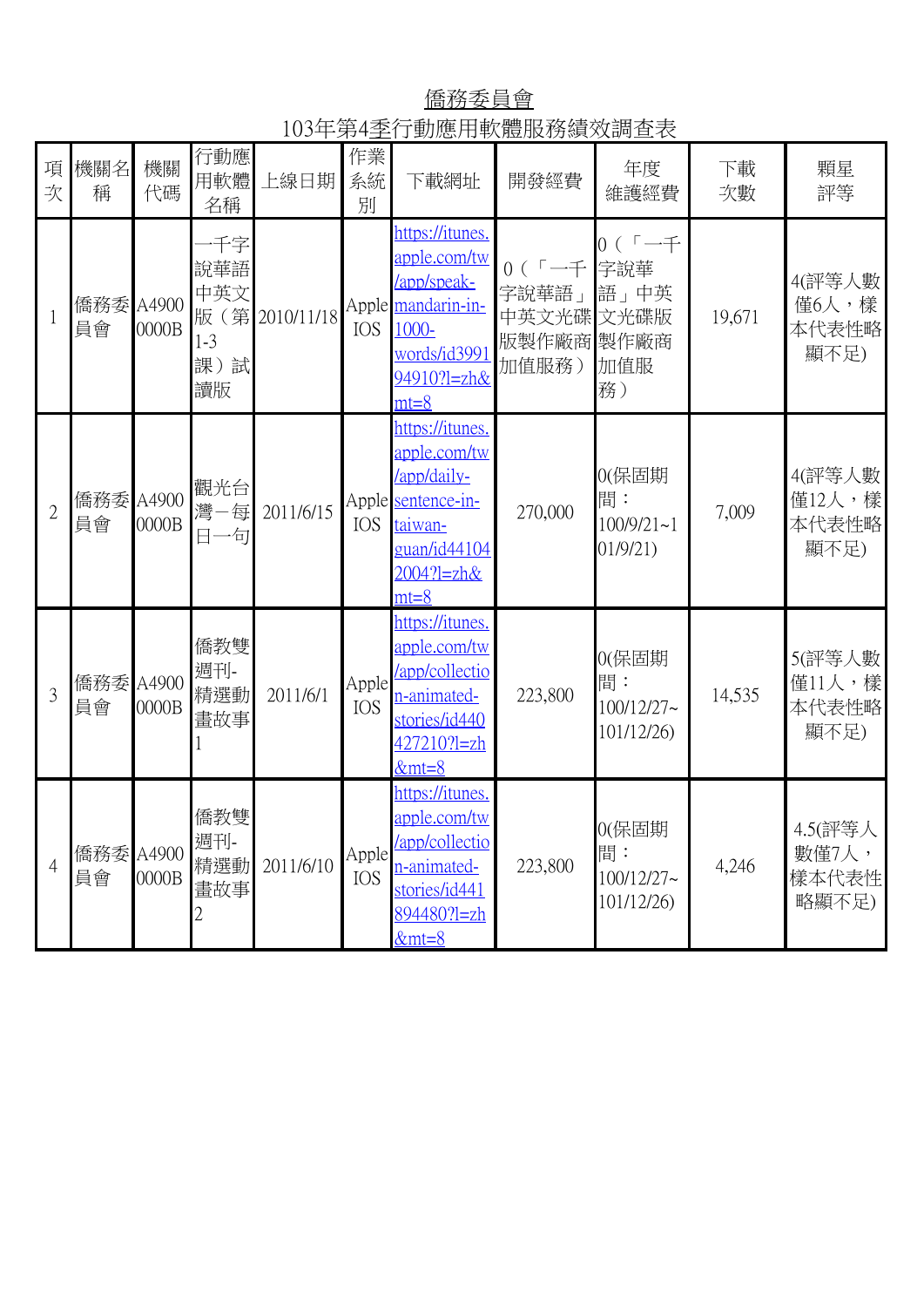## 103年第4季行動應用軟體服務績效調查表

| 項<br>次         | 機關名<br>稱        | 機關<br>代碼 | 行動應<br>用軟體<br>名稱         | 上線日期      | 作業<br>系統<br>別 | 下載網址                                                                                                                                                                                                                                                            | 開發經費    | 年度<br>維護經費                                 | 下載<br>次數 | 顆星<br>評等                                 |
|----------------|-----------------|----------|--------------------------|-----------|---------------|-----------------------------------------------------------------------------------------------------------------------------------------------------------------------------------------------------------------------------------------------------------------|---------|--------------------------------------------|----------|------------------------------------------|
| 5              | 僑務委 A4900<br>員會 | 0000B    | 僑教雙<br>週刊-<br>精選動<br>畫故事 | 2012/7/30 | oid           | https://play.g<br>oogle.com/st<br>ore/apps/detai<br><u>s?id=air.ocac</u><br>001&feature=<br>Andr more from d<br>eveloper#?t=<br>W251bGws<br><b>MSwyLDEw</b><br><u>MiwiYWlyL</u><br>m9jYWMw<br>MDEiXQ.                                                           | 203,900 | 0(保固期<br>間:<br>102/1/4~10<br>3/1/3)        | 11,546   | 3.7(評等人<br>數僅44人,<br>樣本代表性<br>略顯不足)      |
| 6              | 僑務委 A4900<br>員會 | 0000B    | 僑教雙<br>週刊-<br>精選動<br>畫故事 | 2012/7/31 | oid           | https://play.g<br>oogle.com/st<br>ore/apps/detai<br>s?id=air.ocac<br>002&feature=<br>Andr more from d<br>$e$ veloper#?t=<br>W251bGws<br><b>MSwyLDEw</b><br>MiwiYWlyL<br>m9jYWMw<br>MDIiXQ.                                                                      | 203,900 | 0(保固期<br>間:<br>$102/1/4 \sim 10$<br>3/1/3) | 11,522   | 4.1(評等人<br>數僅39人,<br>樣本代表性<br>略顯不足)      |
| $\overline{7}$ | 僑務委 A4900<br>員會 | 0000B    | 弟子規                      | 2012/12/1 | oid           | https://play.g<br>oogle.com/st<br>ore/apps/detai<br><u>s?id=air.com</u><br>A5qchannel.<br>cr00&feature<br>Andr $\equiv$ more from<br>developer#?t<br><u>=W251bGws</u><br><b>MSwyLDEw</b><br><b>MiwiYWlyL</b><br>mNvbS5BN<br><b>XFjaGFubm</b><br><b>VsLmNyMD</b> | 200,000 | 0(保固期<br>間<br>$102/6/4 \sim 10$<br>3/6/3)  | 30,503   | 4.2(評等人<br>數僅181人<br>,樣本代表<br>性略顯不<br>足) |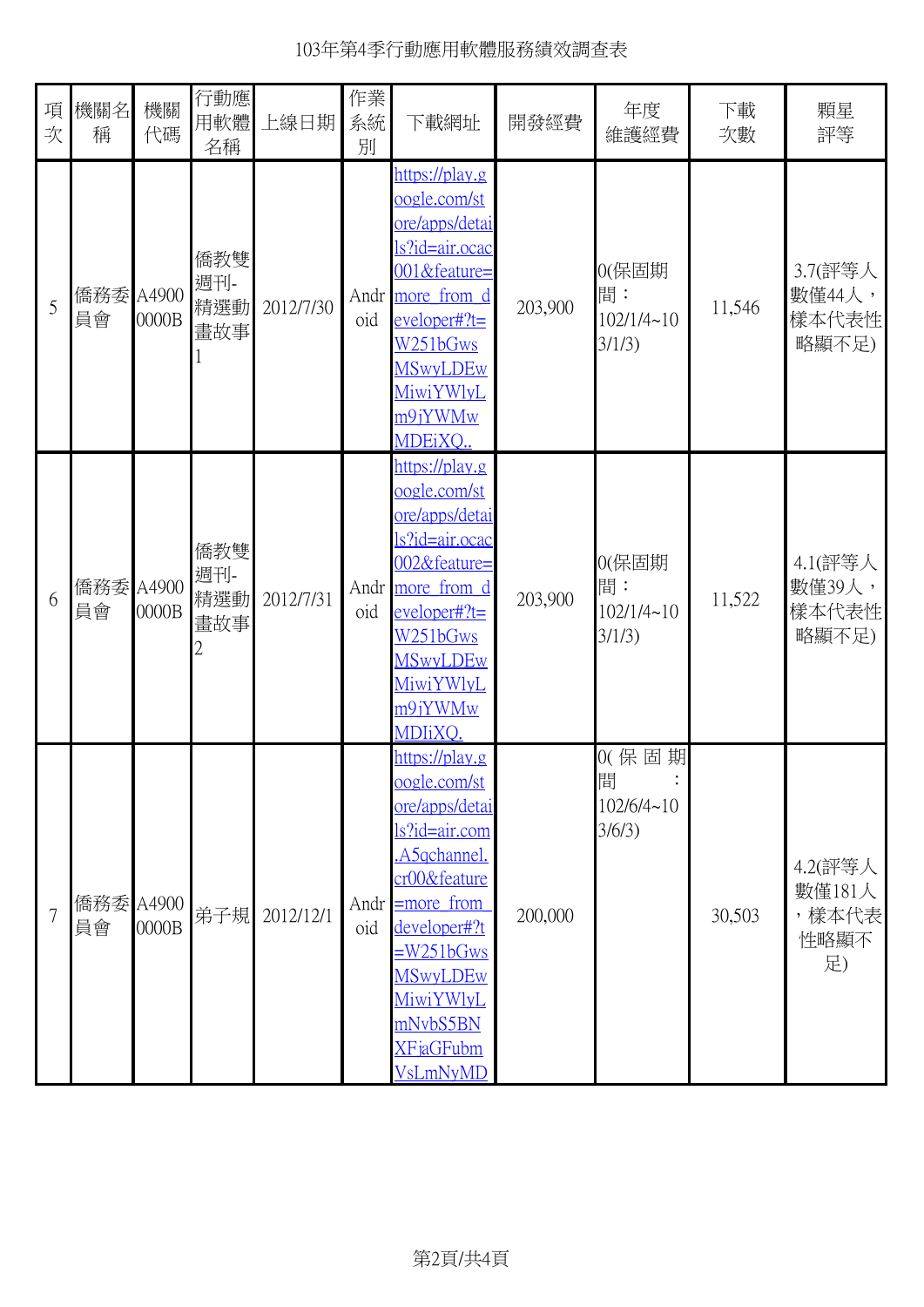| 項<br>次 | 機關名<br>稱        | 機關<br>代碼       | 行動應<br>用軟體<br>名稱                | 上線日期      | 作業<br>系統<br>別                     | 下載網址                                                                                                                                                                                                                                    | 開發經費    | 年度<br>維護經費                                | 下載<br>次數        | 顆星<br>評等                            |
|--------|-----------------|----------------|---------------------------------|-----------|-----------------------------------|-----------------------------------------------------------------------------------------------------------------------------------------------------------------------------------------------------------------------------------------|---------|-------------------------------------------|-----------------|-------------------------------------|
| 8      | 員會              | 0000B          | 僑務委 A4900 幼童華<br>語讀本            | 2012/12/1 | Andr<br>oid                       | https://play.g<br>oogle.com/st<br>ore/apps/detai<br>ls?id=air.com<br>A5 <sub>gchannel</sub><br>ch00&feature<br>$=$ more from<br>developer#?t<br>$=W251bGws$<br><b>MSwyLDEw</b><br>MiwiYWlyL<br>mNvbS5BN<br><b>XFjaGFubm</b><br>VsLmNoMD | 200,000 | 0(保固期<br>間<br>102/6/4~10<br>3/6/3)        | 6,393           | 3.8(評等人<br>數僅37人,<br>樣本代表性<br>略顯不足) |
| 9      | 員會              | 0000B          | 僑務委 A4900 弟子規                   | 2013/5/7  | <b>IOS</b>                        | Apple https://itunes.<br>apple.com/us/<br>app/di-zi-<br>gui/id642251<br>139?mt=8                                                                                                                                                        | 200,000 | 0(保固期<br>間<br>102/6/4~10<br>3/6/3)        | 3,313           | 目前尚無評<br>等                          |
| 10     | 僑務委 A4900<br>員會 | 0000B          | 幼童華<br>語讀本                      | 2013/5/1  | <b>IOS</b>                        | Apple https://itunes.<br>apple.com/tw<br>/app/you-<br><u>tong-hua-yu-</u><br>du-<br>ben/id640960                                                                                                                                        | 200,000 | 0(保固期<br>間<br>$102/6/4 \sim 10$<br>3/6/3) | 666             | 目前尚無評<br>等                          |
| 11     | 員會              | 0000B          | 僑務委 A4900 宏觀僑<br>務新聞<br>for Pad | 2013/5/28 | oid /<br>Pad                      | Andr https://play.g<br>oogle.com/st<br>ore/apps/detai<br>$ls?id = gov.chi$<br><u>nesegroup.ma</u><br>cronews                                                                                                                            | 250,000 | $0$ 元<br>保固期間:<br>上線日至<br>103.12.31       | 累計登入<br>36,396次 | 目前尚無評<br>等                          |
| 12     | 僑務委<br>員會       | A4900<br>0000B | 宏觀僑<br>務新聞<br>for<br>Phone      | 2013/6/21 | $oid / \blacksquare$<br>Phon<br>e | Andr https://play.g<br>oogle.com/st<br>ore/apps/detai<br>ls?id=org.chi<br><u>nesegroup.ma</u><br><u>cronews mob</u><br>ile                                                                                                              | 250,000 | $0$ 元<br>保固期間:<br>上線日至<br>103.12.31       | 累計登入<br>30,775次 | 目前尚無評<br>等                          |